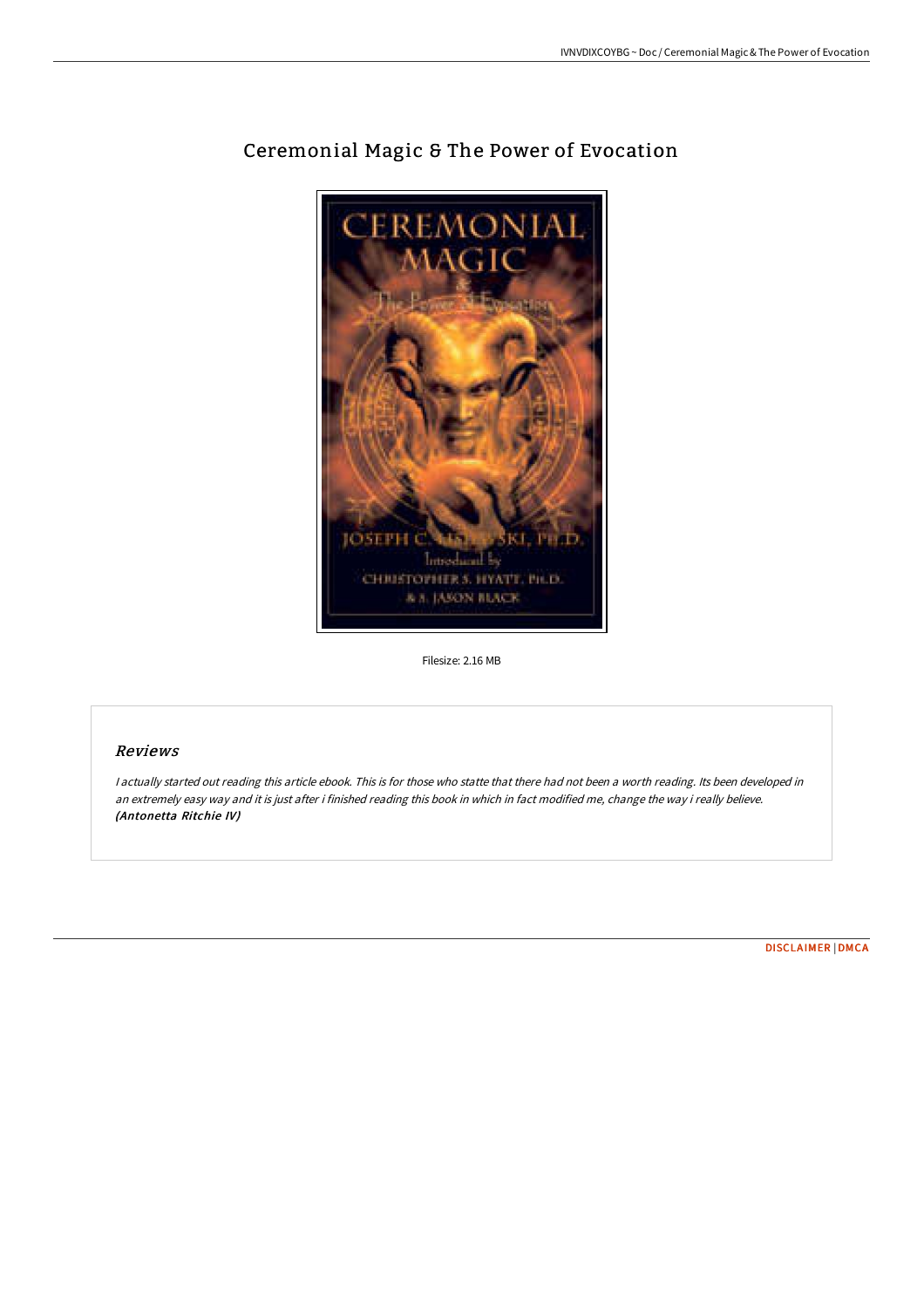## CEREMONIAL MAGIC & THE POWER OF EVOCATION



Original Falcon Press, LLC, The. PAPERBACK. Condition: New. 1935150863 For centuries, the ceremonial evocation of spiritual beings has been Magic's darkest corner. Reputed to fulfill the Magician's material desires, evocation has been the topic of the most famous Grimoires---the Grammars of Magic. From the Sworn Book of Honorius the Magician, to the Greater Key of Solomon and the Goetia; from the Grand Grimoire, to the complete treatise of the Lemegeton, all give direct, yet diFicult, directions to the individual desiring to have the 'good life' in the here-and-now. But the simplest of Grimoires, the Heptameron of Peter de Abano, has escaped the attention of modern Ceremonialists. Its simplicity and power in summoning the Aerial Spirits is second to none. Ceremonial Magic lays bare the operation of the Heptameron. Its Magical Axioms, extensive Commentaries, copious notes, and personal instructions to the reader---all gained from Dr. Lisiewski's forty-years of study and practice in Ceremonial Magic---make this a resource that no serious student of Magic can aFord to be without. It is all here, as in no other Grimoire. Use its instructions and the world of evocation and personal gratification are well within your grasp!.

 $\mathbf{r}$ Read [Ceremonial](http://bookera.tech/ceremonial-magic-amp-the-power-of-evocation.html) Magic & The Power of Evocation Online  $\sqrt{\frac{1}{n}}$ Download PDF [Ceremonial](http://bookera.tech/ceremonial-magic-amp-the-power-of-evocation.html) Magic & The Power of Evocation